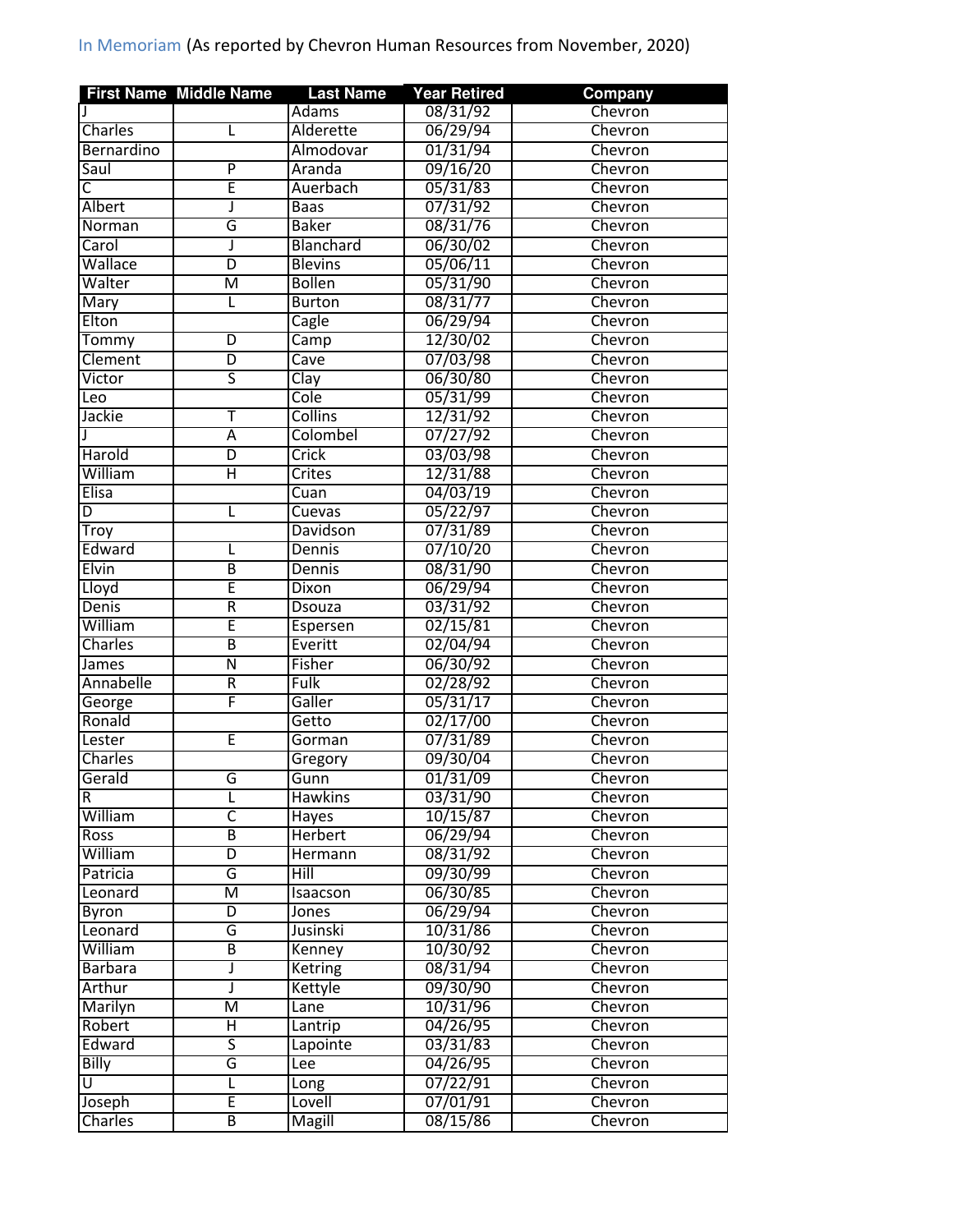| <b>Steve</b>   | Т                       | <b>Marquez</b>  | 06/29/94 | Chevron |
|----------------|-------------------------|-----------------|----------|---------|
| Michael        | O                       | Martin          | 10/14/10 | Chevron |
| Wendell        |                         | Moore           | 10/01/04 | Chevron |
| Charles        | Τ                       | Morgan          | 07/23/99 | Chevron |
|                | $\overline{\mathsf{D}}$ | <b>Morris</b>   | 09/30/92 | Chevron |
| Daniel         | $\overline{B}$          | Moulton         | 09/30/92 | Chevron |
| James          | R                       | Nicklas         | 05/31/04 | Chevron |
| Dois           | Ŧ                       | Nix             | 06/29/94 | Chevron |
|                | Ē                       | O'Hara          | 02/28/81 | Chevron |
| Donald         | J                       | Pack            | 02/28/98 | Chevron |
| <b>Thelma</b>  | $\overline{\mathsf{M}}$ | Park            | 12/07/98 | Chevron |
| Fred           |                         | Parker Sr.      | 10/01/04 | Chevron |
| Linda          | F                       | Phillips        | 06/05/10 | Chevron |
| John           | A                       | Pierce          | 06/29/94 | Chevron |
| James          | $\overline{\mathsf{C}}$ | Porter          | 02/28/89 | Chevron |
| Andrew         | $\overline{\mathsf{M}}$ | Quinn           | 08/31/92 | Chevron |
| Kenneth        |                         | <b>Rich</b>     | 10/01/04 | Chevron |
| E              | M                       | Roe             | 04/30/81 | Chevron |
| Ben            | F                       | <b>Sanchez</b>  | 06/29/94 | Chevron |
| <b>Stephen</b> | $\overline{\mathsf{R}}$ | <b>Saunders</b> | 10/15/86 | Chevron |
| James          |                         | Schulmeyer      | 12/31/93 | Chevron |
| Frans          | J                       | Schwab          | 10/31/86 | Chevron |
| Tommy          |                         | <b>Stamback</b> | 06/29/94 | Chevron |
| <b>Bobby</b>   | R                       | <b>Starks</b>   | 06/29/94 | Chevron |
|                | $\overline{\mathsf{D}}$ |                 |          |         |
| Harce          |                         | <b>Stewart</b>  | 08/29/97 | Chevron |
| Michael        | Ā                       | <b>Stiner</b>   | 04/21/14 | Chevron |
| Ronnie         | J                       | <b>Stirsman</b> | 04/26/95 | Chevron |
|                | J                       | <b>Stulpin</b>  | 06/30/85 | Chevron |
| M              | $\overline{\mathsf{R}}$ | Taylor          | 05/31/83 | Chevron |
| Kenneth        | Ē                       | Timothy         | 01/31/88 | Chevron |
| John           | Ŧ                       | Trambley        | 01/03/05 | Chevron |
| <b>James</b>   | $\overline{\mathsf{R}}$ | Trentham        | 07/31/00 | Chevron |
| Howard         | $\overline{\sf H}$      | Truitt          | 08/31/96 | Chevron |
| <b>Nash</b>    |                         | Trujillo        | 05/13/93 | Chevron |
| Ronald         | J                       | Turbin          | 10/25/05 | Chevron |
| Ronald         | G                       | Vanburen        | 01/31/93 | Chevron |
| Gilbert        | E                       | Vialpando       | 06/29/94 | Chevron |
| Joe            | F                       | Walker          | 02/28/10 | Chevron |
| <b>Thomas</b>  | D                       | Walker          | 08/31/96 | Chevron |
| Charles        | W                       | Ward            | 06/30/92 | Chevron |
| Coy            | L                       | Wells           | 06/29/94 | Chevron |
| Charles        | L                       | West            | 05/28/93 | Chevron |
| William        | $\overline{\mathsf{C}}$ | White           | 06/30/74 | Chevron |
| Herminia       | $\overline{\mathsf{M}}$ | Williams        | 08/29/86 | Chevron |
| Richard        |                         | Williams        | 03/31/11 | Chevron |
| George         | E                       | Wilson          | 11/30/93 | Chevron |
| Robert         | L                       | Wise            | 06/29/94 | Chevron |
| <b>Doshie</b>  |                         | Woodward        | 10/01/04 | Chevron |
| Jay            | Έ                       | Yount           | 04/15/98 | Chevron |
| Vera           |                         | Ayers-Kilmer    | 11/30/82 | Gulf    |
| Frederick      | J                       | Bauer           | 07/31/83 | Gulf    |
| James          | $\overline{\mathsf{R}}$ | Brown           | 04/30/85 | Gulf    |
| June           | Η                       | <b>Byers</b>    | 12/31/78 | Gulf    |
| Glenn          |                         | <b>Douglass</b> | 08/01/78 | Gulf    |
| William        | $\overline{P}$          | Everett         | 01/31/80 | Gulf    |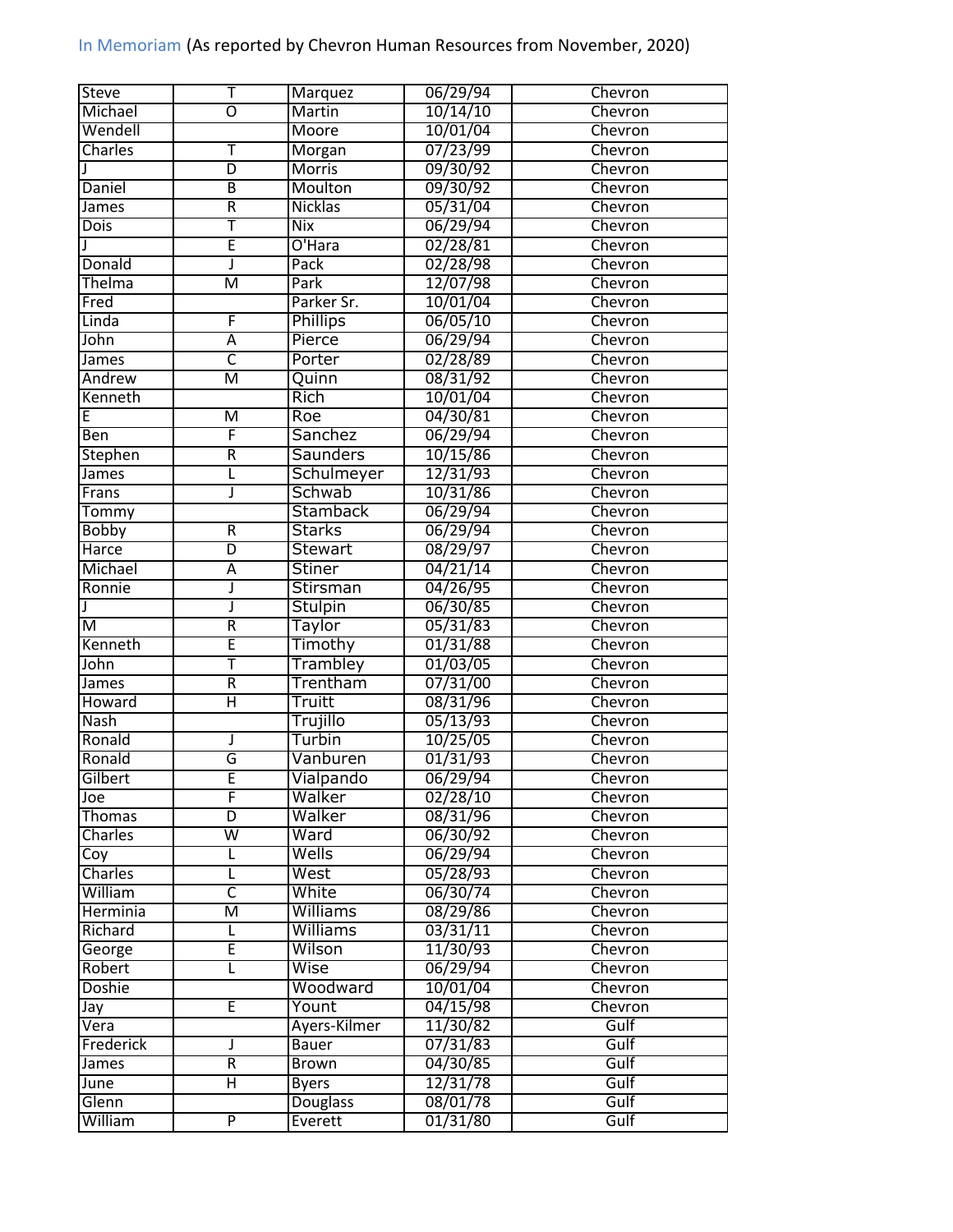| Jack            |                         | Goodwin          | 11/30/82 | Gulf          |
|-----------------|-------------------------|------------------|----------|---------------|
| William         | Α                       | Graham           | 12/31/82 | Gulf          |
| Jack            | Η                       | Jacob            | 02/01/77 | Gulf          |
| William         | C                       | <b>King</b>      | 05/31/85 | Gulf          |
| Frank           | M                       | <b>Meston</b>    | 07/31/85 | Gulf          |
| John            | $\overline{R}$          | Minner           | 07/31/83 | Gulf          |
| John            | L                       | Patin            | 02/15/85 | Gulf          |
| Merle           | Η                       | Sorrell          | 09/01/78 | Gulf          |
| Carl            | B                       | Aguillard        | 12/31/88 | <b>Texaco</b> |
| Joseph          | J                       | Albanese         | 10/31/98 | <b>Texaco</b> |
| Owen            | L                       | Ayres            | 04/30/97 | Texaco        |
| Lester          | Ή                       | <b>Bacarisse</b> | 05/31/97 | Texaco        |
| Curtis          | L                       | <b>Baskin</b>    | 12/31/81 | Texaco        |
| <b>Billy</b>    | $\overline{D}$          | Begeman          | 11/30/85 | Texaco        |
| Robert          | $\overline{\mathsf{D}}$ | <b>Brower</b>    | 04/30/93 | Texaco        |
| Gordon          | $\overline{\mathsf{R}}$ | Clement          | 11/30/88 | Texaco        |
| Patricia        |                         | <b>Cornelius</b> | 10/31/79 | <b>Texaco</b> |
| Elizabeth       | 5                       | Coulter          | 12/31/89 | Texaco        |
| George          | J                       | Courville        | 05/31/92 | <b>Texaco</b> |
| Daniel          | G                       | Cowan            | 05/31/99 | Texaco        |
| Michael         | C                       | Criscitiello     | 09/30/95 | Texaco        |
| William         | $\overline{\mathsf{N}}$ | <b>Deck</b>      | 11/30/98 | <b>Texaco</b> |
| Ray             | Η                       | Dickey           | 06/30/87 | Texaco        |
| Clifford        |                         | Dolfinger        |          |               |
|                 |                         |                  | 02/28/94 | Texaco        |
| <b>Thomas</b>   | $\overline{\mathsf{C}}$ | Dunlop           | 05/31/81 | Texaco        |
| <b>Elsie</b>    | L                       | <b>Dusek</b>     | 11/30/88 | Texaco        |
| Harold          | $\overline{\mathsf{M}}$ | Frey             | 12/31/92 | Texaco        |
| John            | K                       | Hamby            | 12/31/90 | Texaco        |
| Yvonne          | Ē                       | <b>Hills</b>     | 05/31/82 | Texaco        |
| Michael         | $\overline{\mathsf{D}}$ | Juneau           | 12/31/93 | <b>Texaco</b> |
| Robert          | J                       | Kelleher         | 12/31/85 | <b>Texaco</b> |
| <b>Madeline</b> | F                       | Kerns            | 03/31/85 | Texaco        |
| Leo             |                         | Lacey            | 07/31/90 | Texaco        |
| <b>Henry</b>    |                         | Mack             | 12/31/88 | Texaco        |
| Bernard         | $\overline{\mathsf{D}}$ | McGrath          | 04/30/81 | Texaco        |
| Odie            | $\overline{\mathsf{C}}$ | Miller           | 03/31/99 | Texaco        |
| Saul            | Ā                       | Monroy           | 03/31/94 | Texaco        |
| Thomas          | J                       | Murray           | 08/31/82 | Texaco        |
| Floyd           | $\overline{\mathsf{C}}$ | Payne            | 12/31/88 | Texaco        |
| Rene            | Ā                       | Putinier         | 08/31/83 | Texaco        |
| Ramon           |                         | Quevedo          | 05/31/96 | Texaco        |
| Franklin        | $\overline{B}$          | Redfield         | 12/31/93 | Texaco        |
| Ralph           |                         | Rivera           | 08/31/94 | Texaco        |
| Farhang         |                         | Roshan-Zamir     | 11/30/88 | Texaco        |
| <b>Ellie</b>    | Η                       | Searcy           | 08/31/94 | Texaco        |
| Loy             | $\overline{\mathsf{A}}$ | Smith            | 08/31/94 | Texaco        |
| William         | $\overline{\mathsf{N}}$ | Stadler          | 12/31/98 | <b>Texaco</b> |
| James           | Ē                       | Subasavage       | 09/30/98 | Texaco        |
| Morgan          | $\overline{\mathsf{C}}$ | <b>Taylor</b>    | 12/31/88 | Texaco        |
| Ben             | Ā                       | Thornton         | 02/28/94 | Texaco        |
| Cassell         | $\overline{\mathsf{B}}$ | Tullos           | 06/30/99 | Texaco        |
| Walter          | $\overline{\mathsf{M}}$ | Villars          | 11/30/88 | Texaco        |
| Charlotte       | J                       | Ziemen           | 12/31/86 | Texaco        |
| James           |                         | Adams            | 02/27/83 | Unocal        |
| Randie          | CY                      | Chang            | 06/29/86 | Unocal        |
|                 |                         |                  |          |               |